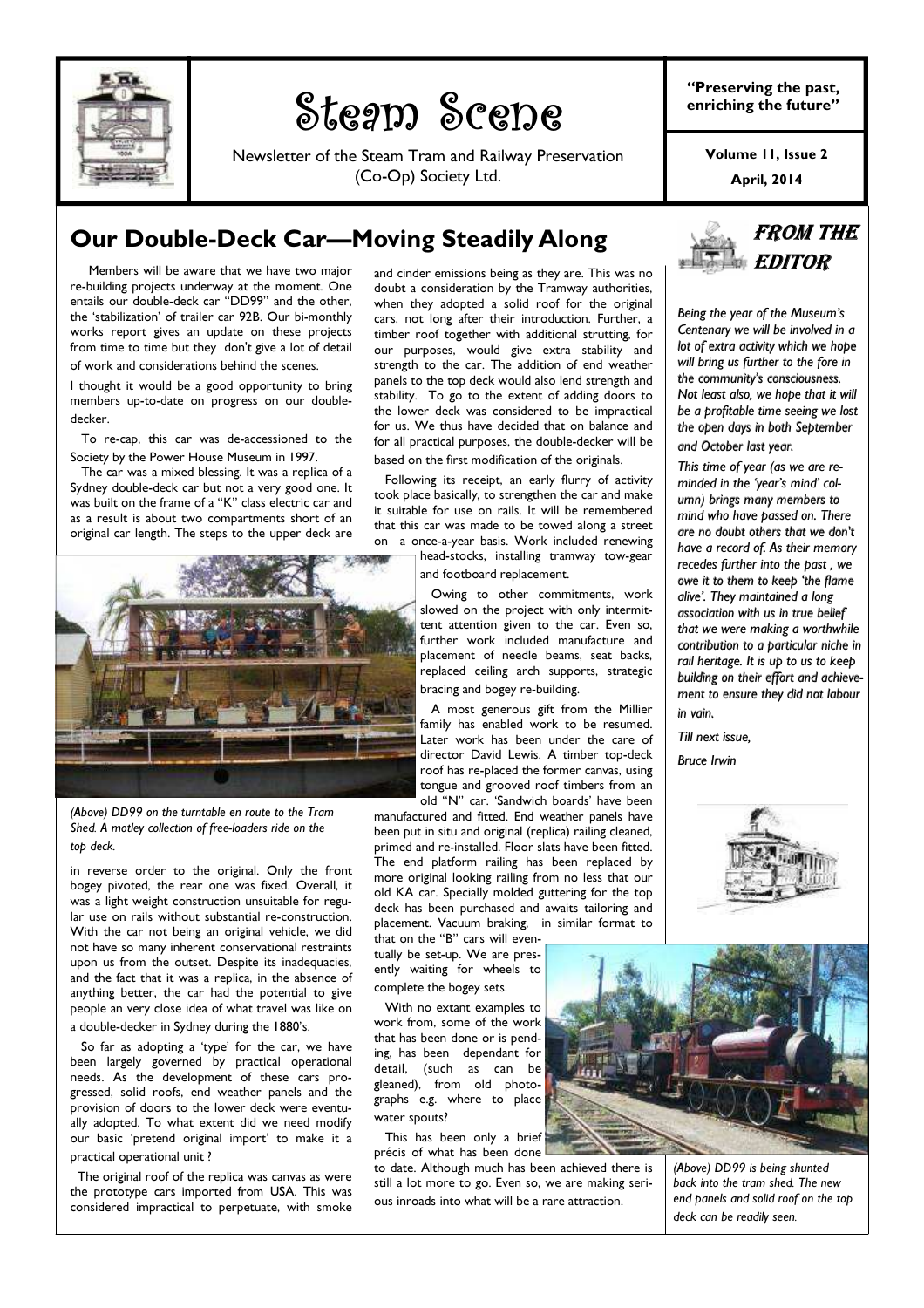# $\mathcal{P}_{\text{age 2}}$  . Steam Scene

### Heritage Railways and Community (By Bruce Irwin)

 An article appearing in the magazine "Heritage Railway" (August 2013) drew attention to the role UK heritage railways played in local and wider economies. Apart from the economic benefit, their benefit in providing social outlet for older folk and training for young people was also brought into focus. Monetarily, it was estimated that heritage railways contribute £250 million to the UK economy (presumably, annually).

Some other interesting facts were:-

- More than 750 steam locomotives survive in heritage environments.
- Benefit to local economies equalled 2.7 times the railway's turnover (larger operators).
- Provide employment for 3.700 staff
- Provide outlet for 18,500 volunteers.
- 108 heritage railways operate in UK and Nth Ireland.
- 510 route miles are covered.
- 400 stations preserved.

 This was the result from a parliamentary study group investigation over a period of six months. Of concern though, were red-tape issues that ranged from operational regulatory issues to simple construction projects. So what does this all mean for us down here in Oz, you might ask? Are there any studies abroad here that might quantify the benefits of heritage rail operations? There are none that I know of. Most of us in the industry have a 'gut feeling' that we give a substantial 'flow-on' effect locally and further afield but to the best of my knowledge, there are no figures we can point to in say, arguments seeking assistance from local and government agencies—the ones who hold the 'purse-strings'. Needless to say, a study, similar to that undertaken in the Uk would be an extremely beneficial tool for the rail heritage industry here.

 Whilst there are some similarities between operators here in Australia and in the UK, there are also marked differences. The lower population base here and the fact that many operators are situated in low population centres, has a marked impact on the poten-

tial survival of any rail heritage project either now existing or contemplated for the future. With the population in the UK being more evenly distributed, a greater level of base support is available for heritage railways not necessarily adjacent to a major city. Funding of heritage lines in Australia has always been difficult with the majority of lines having a 'hand-to-mouth' existence devoid of any substantial state recognition of their relative contribution to the local economy and beyond.

 Lack of assistance, poor visitor numbers and aging memberships are one thing but frustration encountered



PARKI

UK. Again the main problem here, be it in Safety Management, food purveyance or minor works, is recognition of scalability. Legislation persists on a basis of 'one size fits all' dogma.

 Recognizing that heritage operators are an essential part of the community in which they are situated, it is imperative that we interact in a positive way with the community to enable positive outcomes for all.

 The spate of bush fires last October in the Blue Mountains area and beyond, resulted in a loss of over 200 homes (not far from our site), areas of bushland and not least, caused severe damage and loss to the Zig-Zag railway. The media gave extensive coverage to the fires and in the 'camera lens view' and sensationalized edits, the average citizen outside the area could be forgiven if they thought the Blue Mountains area was ablaze from end to the other. Local authorities at the time requested folk not to come to the mountains at the time of the emergency or indeed immediately afterwards for the sake of gawping. With the media coverage of both aspects, folk dutifully stayed away and unfortunately, have continued to do so. Visitor numbers to the Blue Mountains, from all reports, are down considerably and not least, those to our museum.

 On January 31, 2014, the museum celebrated the 'Centenary of the Roundhouse'. Museum members, particularly Andrew Tester, put in a monumental effort to bring it all together. Not least was the canvassing of local business by means of a business plan, seeking support for the event and beyond. Not surprisingly, in view of the down-turn in business since the fires, very little sponsorship was received. Neverthe-less the event went ahead and proved to be a great success. The State Governor, Premier, Minister for Transport, local members and the heads from metropolitan and country rail services attended the event along with many other dignitaries. Such a gathering of State officials would be unlikely ever to be co-ordinated again, save perhaps for the Bi-centenary of the depot.

 Apart from the centenary event itself, we saw the proceedings as a 'curtain raiser' for a re-invigorated visitor renewal not only for us but across the Blue Mountains region.

 Well-run, community minded heritage railways have the potential to enhance and invigorate communities. As examples, the 'Mary Valley Rattler' (with operational problems at the moment though) breathed new life into the various Mary Valley communities along its line. Local sales of produce and services soared in the wake of steam and smoke. Puffing Billy and the "Victorian Goldfields Railway" are other examples. Before the coming of the heritage operations, line-side communities near these lines

were largely moribund. Get away from the main population bases or off the main tourist trails and the going gets a lot harder. The critical mass is just not there. That is why it is impossible for every community to save their local branch line. You cant run a railway with sentimentality as its main source of income.

 At Valley Heights, we are fortunate in being situated well within the range of a Sydney 'day visitor'. (To page 6)

asa

### Old Dad Stock and the Troubadour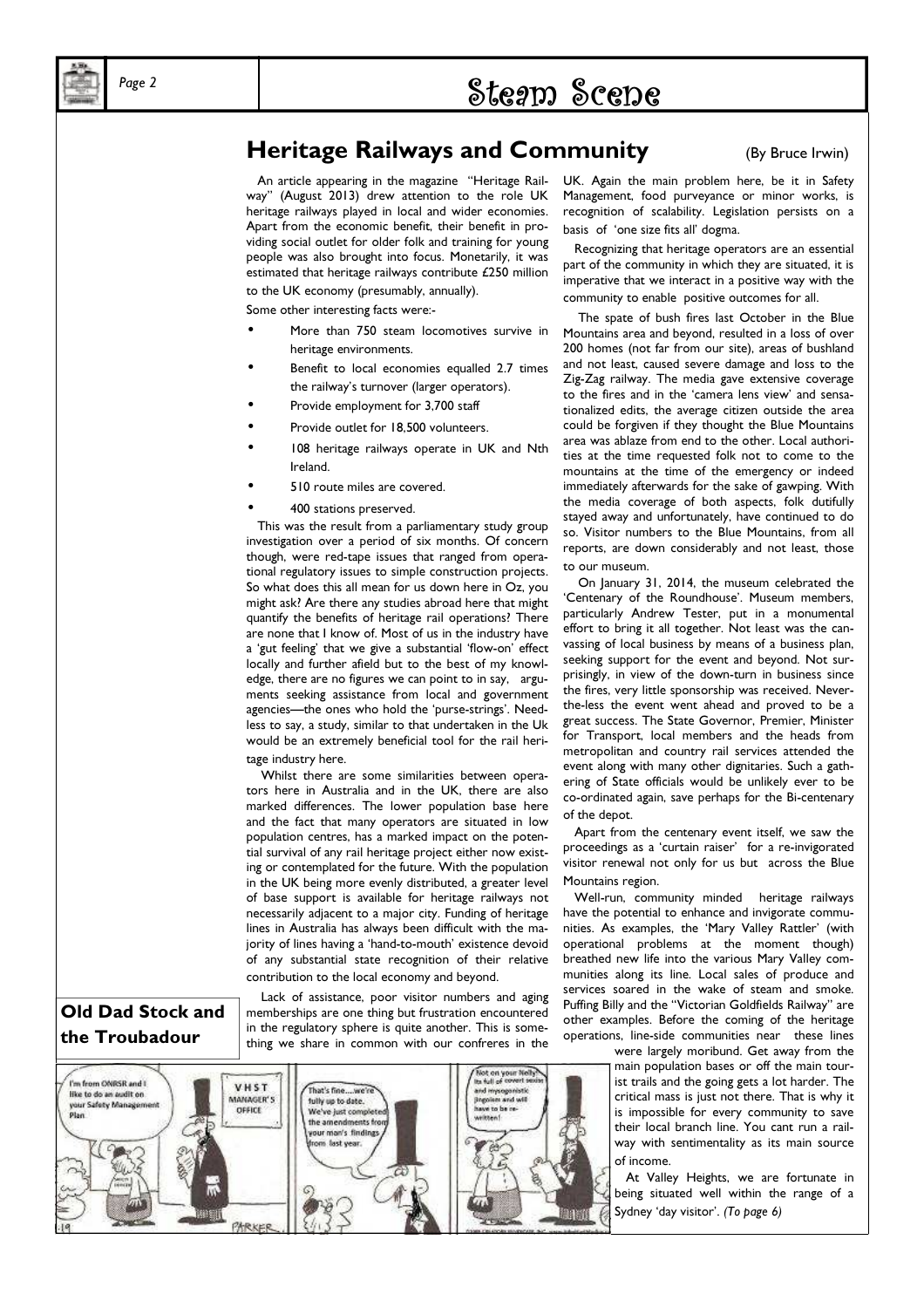Volume 11, Issue 2 Page 3

Steam Tramway By-Ways (Part 2)

### Burke Ward—East Broken Hill Line

After Sydney and Newcastle, the Broken Hill steam tramway system was the largest in NSW and had a route mileage at its greatest extent of 11 miles, 50 chains (18.6 km). The following is the story of a branch line(s) that came into being in 1909, seven years after the commencement of the main North-South line.

 With a burgeoning population of some 26,000 residents and a vigorous mining industry at hand, the time was ripe, accordingly to municipal authorities of Broken Hill in 1900, for the town to have a modern public

The Burke Ward extension continued round to Western Oval thus making a complete loop of the western side of the city.

The East Broken Hill line terminated in a stan-

dard loop arrangement at McLeod's Store, Jabez Street. A siding was laid in at Jubilee Oval in Silver Street and this was able to accommodate up to two trams with four trailers cars each. There was no run-round facility at the oval which necessitated trams backing out, thence to proceed to the East Broken Hill terminus to run-round. The reverse procedure was necessary when a game was over and crowds were returning homeward.

Both the East and Burke lines were

opened for traffic on Saturday, 28th August 1909. They were

(Above) A tram en-route to Burke (Ward) travelling along Argent Street not long after the commencement of the route service. The destination sign on the motor is a temporary one.

transport system. On a visit to Broken Hill by the Minister for Public Works, Mr. O'Sullivan, in that year, a solid and convincing case was put to him for a government tramway and at the conclusion of his visit, he left the authorities with the promise that the government would build the sought after tramway. Whilst an electric tramway would have been the ideal, the Public Works Committee in Sydney would go no further than a steam system using surplus stock from the Sydney system that was rapidly being electrified. Despite some local opposition, and a lot of lobbying both locally and in Sydney, the building of a steam system was commenced on 28th March, 1901.

 The first length of line went from Oxide Street in the city centre to South Street in South Broken Hill. The length of line measured 3 miles. Notwithstanding delays in both construction and the supply of rolling stock, the tramway opened to the public on 15th February 1902.

 Over the ensuing years between 1902 and 1907, the line was extended further South (Whitaker Street), North, (Murton Street) and to West Broken Hill, thus covering major areas of population.

 The line extending east as far as Jubilee Oval, had been planned in the initial survey but remained on the drawing board. Intensive pressure from residents culminating in lively meetings in 1907. These eventually paid dividends and saw a Government commitment for the 1908-09 fiscal year to include the sought after line extension to East Broken Hill and Burke Ward, the latter continuing on to Western Oval. This was in addition to the duplication of the Argent Street trunk line.

 The East tramway was commenced in May 1909 and completed June 22, 1909. The Burke Ward/Western Oval extension was commenced after this and completed by the end of July/early August 1909.

operated as a through service and to commence with, operating on a half-hourly timetable. Together with the North/South trams and some of the West trams, Argent Street business centre now had a 15 minute service. By April 1910, the 30 minute service gave way to a general hourly service. There were variations to this in the morning and evening peak periods.

 The 1913-14 fiscal saw the zenith of the Broken Hill tramways. There after, a series of events impacted Broken Hill whereby the city and by implication, the tramway, would never be quite the same as in its halcyon days. These events could be summarized as follows:

Aug 1914—Production drop at mines.

Oct 1914—Services reduction. These were never fully recovered.

Aug–Oct 1917 - General strike. Service suspended. May–Nov 1919 -Miners Strike. On May 1, 1919, a miners strike broke out and

lasted for 18 months.



 $i$   $\kappa$ 

Scale 0

Sende  $\Omega$ 





Below) Map of part of the Broken Hill tram system showing in highlight the route of the

Burke-East Broken Hill tram.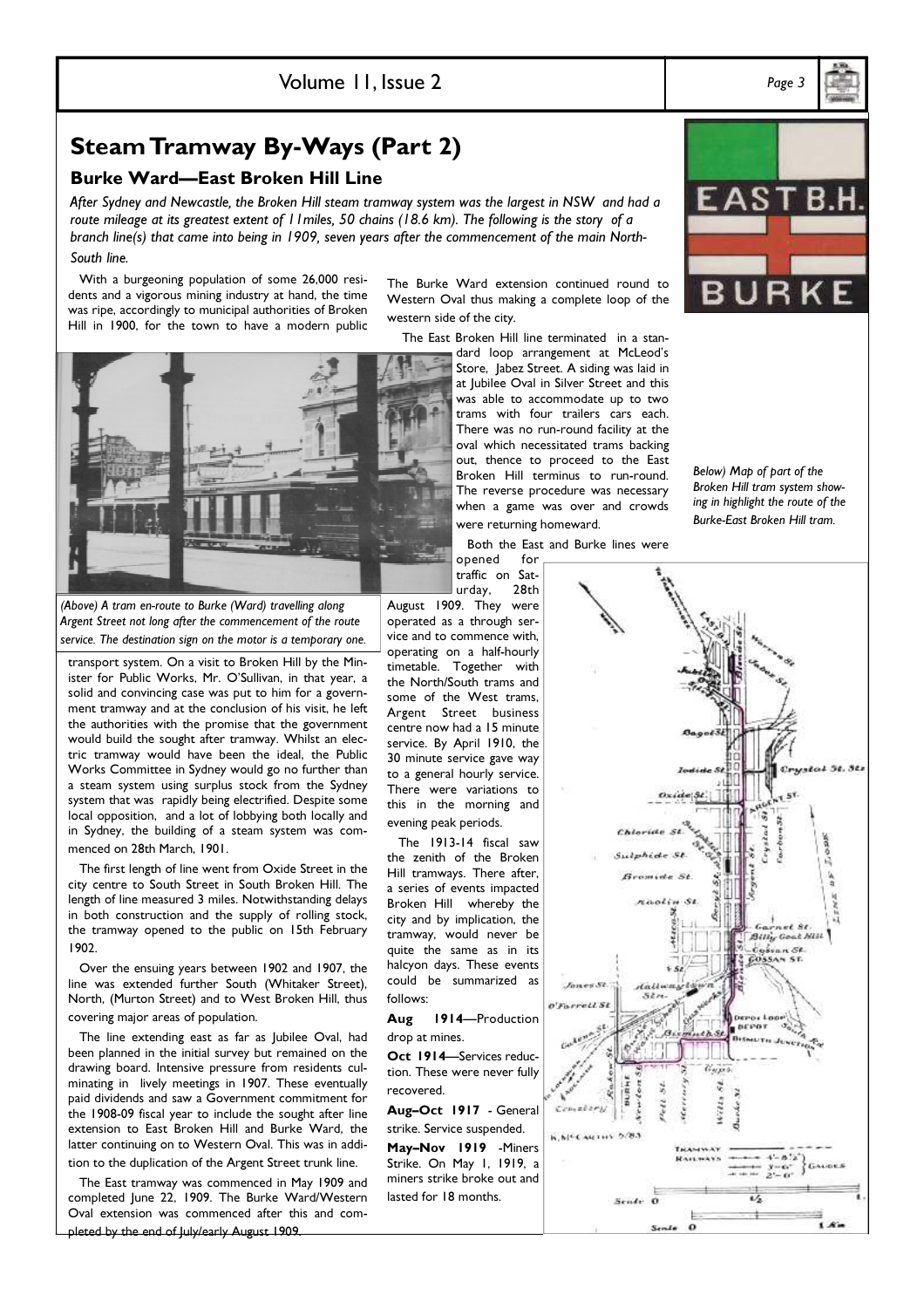## $P_{age}$  4 and  $P_{age}$  5 and  $P_{age}$  5  $P_{age}$  5  $P_{age}$  5  $P_{age}$  5  $P_{age}$  5  $P_{age}$  5  $P_{age}$  5  $P_{age}$  5  $P_{age}$  5  $P_{age}$  5  $P_{age}$  5  $P_{age}$  5  $P_{age}$  5  $P_{age}$  5  $P_{ge}$  5  $P_{ge}$  5  $P_{ge}$  5  $P_{ge}$  5  $P_{ge}$  5  $P_{ge}$  5  $P_{ge}$  5  $P_{ge}$

 The letter event severely impacted tram services which were likewise severely curtailed. All weekday services save for a very limited Friday service, between East and Burke were suspended.

Although the miners' strike finished in November

1920, coal s h o r t a g e s impacted the mines thereafter and also the tram

> services. **Sections**

and Fares The first

section of the journey from

(Above) The first tram to Jubilee Oval, Saturday, 28-8-1909) A three-car tram disgorges its load for the oval. (Photo: Barrier Miner 4-9-1909)

Burke to East actually commenced at Western Oval finishing at Burke School. Thereafter, a further three sections divided the journey. The Broken Hill fare sections in general were only half the length of Sydney sections. The line between Bismuth Junction and Western Oval was divided into two staff sections whilst the Oxide Junction to East terminus was one staff section.

### A Fatality at East Broken Hill Terminus

 On Saturday, at about 11 p.m. 20 November 1915, a two car tram was in the process of being 'runround' at the East terminus. The motor had been separated and as was the custom on weekends, the Conductor took advantage of the grade to allow the cars to move forward onto the motor by 'gradation'. On checking both sides of the cars, the Condctor proceeded to let the cars move. Unbeknown to him, Thomas Salkeld Sutton, decided to get off the second car just as the cars started to move. He stumbled and



went under the wheel set s u s t a i n i n g terrible head injuries. He died shortly afterwards.

A Bad Accident on the Burke

Ward Line On Tuesday, 2nd September 1913, W illiam G e o r g e

Crowder, was looking into proceedings at the Burke Ward hall, from a position between the tramline and a fence. As the 10.57 p.m. tram swung round the bend into Gypsum Street, Crowder tried to extricate himself. He was struck by the motor, rebounding off a wire fence, his legs going underneath the trailer car. His left left was crushed below the knee. It was subsequently amputated in hospital.

### Service Reduction

 Be it industrial strife, coal shortages or industrial down-turns, the first tramway casualty was generally the East-Burke line service, the main centres of population and industrial activity being in the other directions. By December 1917, service on the East-Burke line was reduced to nil during the morning but with

an hourly service during the afternoon and evening.

 Despite tramway patronage improving after the war, the losses on the system continued to mount. A general reduction in services from February 1921 was introduced. In this, the Burke—East Broken Hill service was suspended save for Friday evening workings. These Friday evening trips were also withdrawn from 12 October 1922. This left a rudimentary service to Burke at night via Western Oval. 'East' services were entirely abandoned, except those special sports services to Jubilee Oval. A very limited service to Burke via Western Oval took place on Sunday afternoons, no doubt for the benefit of cemetery visitors.

 Although the western area covered by the tramway including, Oxide Street, the hospital, Western Oval, Burke, Gossan and Argent Streets, formed a belt, this was very seldom used as such for circular services. The section of line between Western Oval and Burke loop saw very infrequent use.

#### The Road to Closure

 During the first thirteen years of the system's operation, the spectre of water shortages resulting in curtailed services were never very far away. Water shortages also impacted on mine production and thus employment levels. These events had repercussions on the tramway system. A drought in 1925 lead to a suspension of all trams at Broken Hill on 27 February 1926. They did not resume service until 24 March 1926. In the meantime, to cover the vacated tram services, the Council authorized the use of private buses, taxis and other jitney forms, over the various tram routes. Buses had in fact plied over the suspended East-Burke line and adjacent areas since 1922 and had made substantial inroads into tramway revenues due to the relatively unregulated mode of their operation. With the resumption of the tram services, some bus operators were very reluctant to relinquish their limited operational agreement with the council. By 1926, four bus services were operating in competition with the tram on the South route alone.

### Closure of the System

 The line to East Broken Hill had been out of service since the latter part of 1923 it only seeing use on shunting trips from Jubilee Oval. These were described previously. By 1926 Burke Ward only had a desultory weekend service left.

 Such was the financial plight of the steam tramways in NSW by 1926, the Railway Commissioner determined to close the Maitland, Parramatta, Arncliffe and Broken Hill lines at the end of the year. This left only the Kogarah-Sans Souci, Cronulla-Sutherland and two Newcastle lines left of the original steam tramways. Despite local pressure to retain the service until suitable alternative transport could be properly arranged, the four systems mentioned, including Broken Hill, were closed after the last tram on New Year's Eve 1926.

 Track lifting of the Burke line commenced in May 1926 and the East line in June. Virtually all of the system had been dismantled by the end of August 1926.

 As with the other tramways, unregulated competition played havoc with revenue. The Broken Hill system in particular, was subject from the outset by higher running costs and events peculiar to the city. Early promise was thus blighted from that start.

("Steaming Down Argent Street" by Ken McCarthy, is still available at specialist outlets.)

(Above) The intersection of Argent and Oxide Streets was a busy interchange between trams heading North, South, West and for a period, East.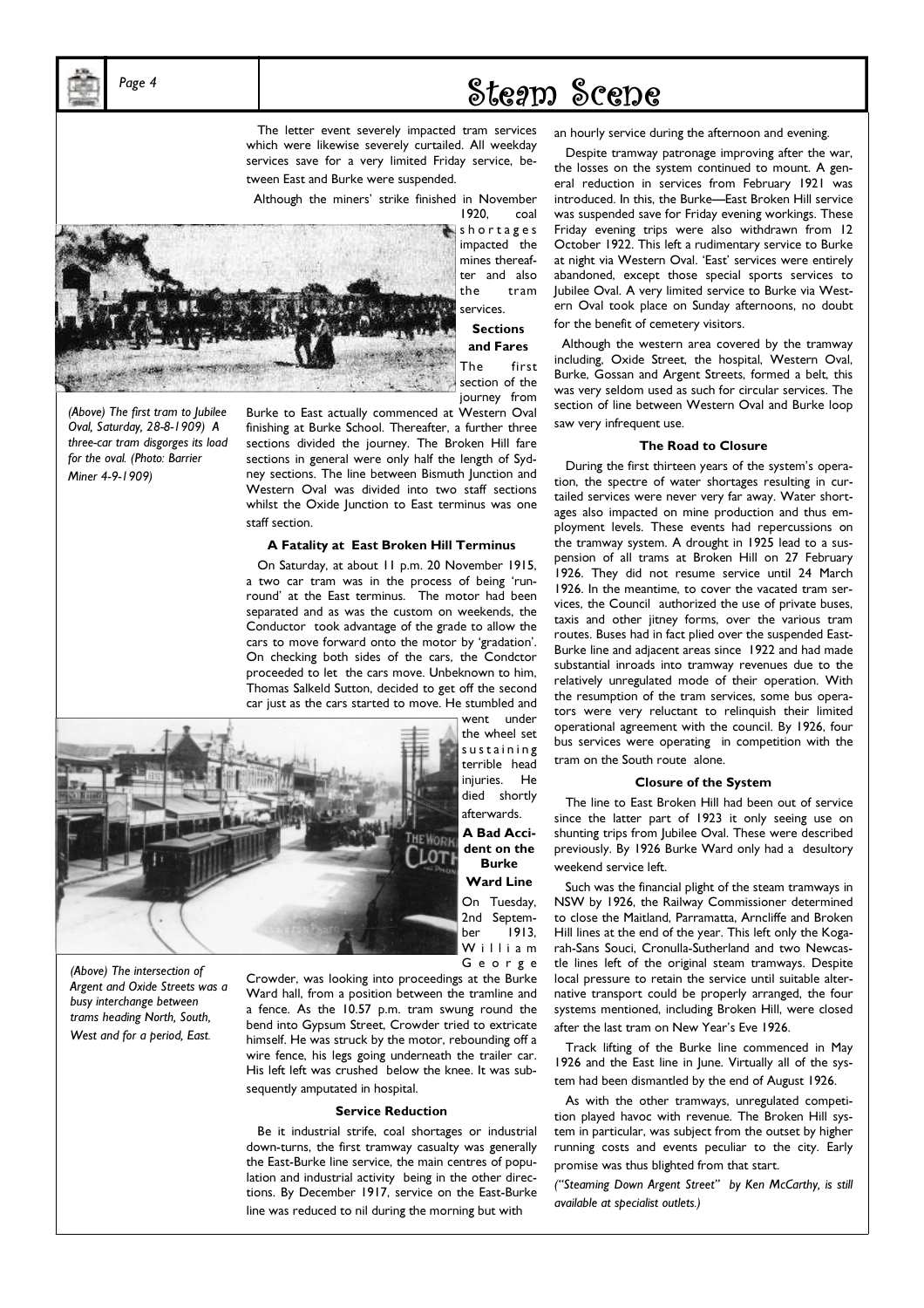### Volume 11, Issue 2 Page 5

### A Tram Tragedy at Broken Hill

In the previous article on the East Broken Hill—Burke Ward tramway, extensive use has been made of the late Ken McCarthy's laudable book, "Steaming Down Argent Street" © 1983. Ken covers virtually all relevant facts about the Broken Hill tram system however apart from one or two instances, made no reference to the accidents and incidents that happened on the system and of these, there were many, including fatalities. For some reason, Ken determined that this aspect was best left to the reader to follow up privately. The article on the Burke Ward-East Broken Hill line, touched upon two accidents as related to the extensions but this one I thought, was of particular interest and poignancy. I considered it worthwhile recounting more fully as it has particular bearing on one aspect of what we do regularly in operations at Valley Heights and the necessity to maintain sound practice therein—the propelling of trams.

 In 1923 John Thomas Travers was the Superintendent of Railways and Tramways in Broken Hill. He had commenced his tramway career in Broken Hill in 1902 as a clerk and worked his way up through the ranks to eventually succeed Mr. W. Shelverton as Superintendent of Broken Hill on 1st July 1922. John Travers was married to Jessie Makepeace Travers and on his appointment, took up residence at the manager's cottage adjacent to the tramway depot. The manager's cottage appears to have been on the same side as the depot but 100 yards distant there-from. It was separated from the running lines by a fence. Mr. Travers was to hear the shouts and screams attendant to the accident and made his way to the terrible scene.

 George Patrick Molloy was an acting tram driver. On October 24, he commenced duty at 12.15 p.m. He was the driver of motor 20A. He had come in from the "South" at 5 p.m. and had been relieved and taken charge of the other tram that was standing on the loop opposite the residence. After the "South" tram had passed, it was usual to push back onto the main line. With the passing of the "South" tram, the driver said that he rang the gong to alert the conductor to give the signal. The driver said the conductor was standing on the footboard on the opposite side to the tramway buildings at the rear of the car. On receiving the signal from the conductor, the driver sounded his gong twice and proceeded to move backward. On hearing a scream, he stopped his tram having traveled about 12 to 13 feet. He got off the motor and proceeded to the end of the tram.

 On examination he admitted that three whistles were the signal to set back but he was not sure how many he actually heard. He was also unaware the three chimes of the gong were the indication for setting back, not two as he had given.

 Jessie Makepeace Travers had an only child, a four month old daughter, Mary Hepburn Travers. At about 4.50 p.m. on the day in question, Mrs. Travers placed her child into a gondola perambulator and proceeded to leave the house with the intention of walking to a Railwaytown shop. This entailed walking across the running lines that plied the depot. When she reached the lines, she waiting for a tram that was proceeding to Argent Street (ex South tram) to pass. Mrs Travers then began to walk to the end of a stationary tram. On reaching the end she began to cross the rear of the tram when half-way across the track, the tram suddenly began to move. The tramcar caught the perambulator and proceeded relentlessly to enfold it and its infant contents under the rear end and bogey. The baby girl was crushed to death instantaneously. Mrs. Travers let our a scream upon which the tram came to a halt. In evidence, Mrs Travers was not sure as to the position of the conductor on the tram nor if the engine sounded any whistle. In his evidence, the conductor came to Mrs. Travers assistance, she having sunk to one knee. He caught her by the shoulders, asking her "What's

child was under the tram he looked nearby for the child then discovered the gruesome scene under the second set of wheels of the car. With the aid of a lifting-jack off the tram, the car was raised sufficiently to retrieve the child which was obviously deceased.

 George Octavius Dalby was the tram conductor. He started work on October 24 at 3.45 p.m. He was in charge of car 31B. In coronial evidence, he stated that the car was standing on the loopline opposite the tramway cottages. When he gave the signal of three sharp whistles for the driver to proceed back,

he was standing on the extreme end of the car on the footboard. He didn't look back to the driver but was looking to the rear of the car and had a clear view of the line on his side. He stated that he could not see Mrs Travers as she was bending over the perambulator . The height of the car also prevented him from seeing her. He gave his signal from the side opposite the driver, the position normally assumed in traffic. He was not aware of the regulation that required him to be in full view of the driver on the driver's side. Dalby stated that to see anyone coming in from his opposite side, he would have had to have looked right around. He was looking ahead.

 In further evidence Dalby stated, that he had only been at the depot for seven weeks after two years experience in Sydney. He had received a copy of the Working Orders but had not read all of them. He was also somewhat ignorant of hand signals

 Oscar Spelman Bradshaw, was a car examiner who had just signed off duty at 5.00 p.m. He was about 100 yards from the accident but had a full view of the rear of the tram. He did not hear Mrs. Travers scream but looked in that direction. When Mrs. Travers was between the lines, he saw the tram start to move off. He heard no signals and did not

see the conductor. Bradshaw assisted in lifting the car. (Continued on page 6)

c.1915. Foreground track bewater tank is taking on water before continuing south bound.

It would have been very close to this scene that the tragic fatality took place. (Photo K. Magor collection)



wrong?" she replied, "My baby". Not realizing that the (Above) Broken Hill tram depot longs to the Silverton Tramway.

The tram to the left of the It is interesting to note the woman standing extreme right.



The above map is conjectural and has been made up from witnesses evidence. It may not be accurate. (Original map by late K. McCarthy 1983)